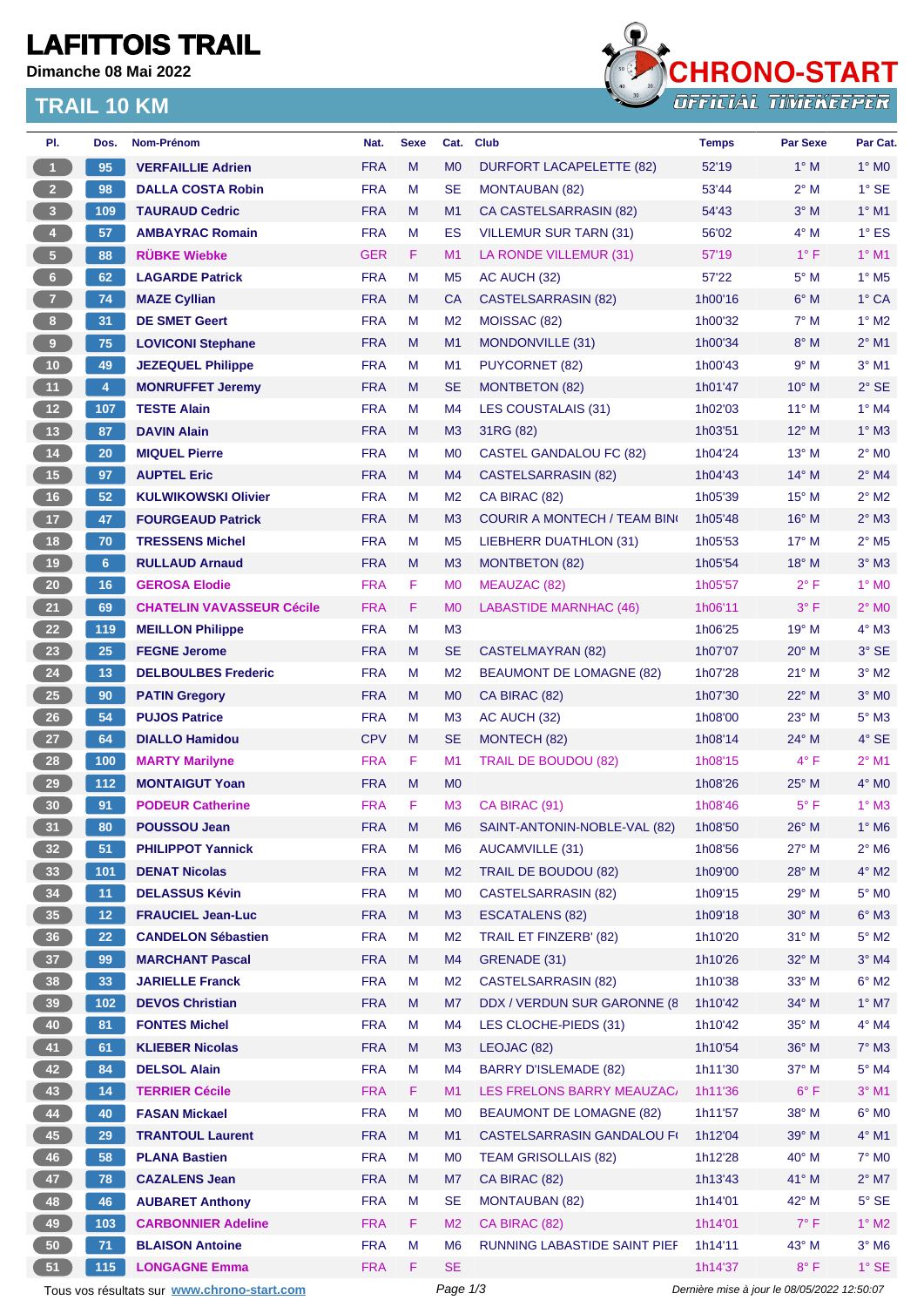# **LAFITTOIS TRAIL**

**Dimanche 08 Mai 2022**

### **TRAIL 10 KM**



| PI.                                      | Dos.            | Nom-Prénom                                  | Nat.       | <b>Sexe</b> | Cat.           | <b>Club</b>                         | <b>Temps</b>                                | Par Sexe       | Par Cat.                 |  |
|------------------------------------------|-----------------|---------------------------------------------|------------|-------------|----------------|-------------------------------------|---------------------------------------------|----------------|--------------------------|--|
| 52                                       | 79              | <b>DI RENZO Olivier</b>                     | <b>FRA</b> | M           | <b>SE</b>      | LA VILLE-DIEU-DU-TEMPLE (82)        | 1h15'06                                     | $44^{\circ}$ M | $6°$ SE                  |  |
| 53                                       | 18              | <b>BENECH Roselyne</b>                      | <b>FRA</b> | F           | M <sub>4</sub> | <b>TRAIL DE BOUDOU (82)</b>         | 1h15'15                                     | $9^{\circ}$ F  | $1^\circ$ M4             |  |
| 54                                       | 19              | <b>GACON Sebastien</b>                      | <b>FRA</b> | M           | M <sub>0</sub> | GRENADE (82)                        | 1h15'26                                     | $45^{\circ}$ M | 8° MO                    |  |
| 55                                       | 86              | <b>PAILHAS Adeline</b>                      | <b>FRA</b> | F           | <b>SE</b>      | <b>CORDES TOLOSANNES (82)</b>       | 1h15'45                                     | $10^{\circ}$ F | $2°$ SE                  |  |
| 56                                       | 73              | <b>BOSCH Jean</b>                           | <b>FRA</b> | M           | M4             | <b>FOULEES 32 (31)</b>              | 1h16'19                                     | $46^{\circ}$ M | $6^\circ$ M4             |  |
| 57                                       | 77              | <b>TEOULET Simon</b>                        | <b>FRA</b> | М           | ES             | LABASTIDE-SAINT-PIERRE (82)         | 1h16'40                                     | 47° M          | $2^{\circ}$ ES           |  |
| 58                                       | 76              | <b>DUCASSE Sylvie</b>                       | <b>FRA</b> | F.          | M <sub>4</sub> | VIGUERON (82)                       | 1h16'56                                     | $11^{\circ}$ F | $2^{\circ}$ M4           |  |
| 59                                       | 26              | <b>MARCASSUS Ghislaine</b>                  | <b>FRA</b> | F           | M <sub>5</sub> | <b>MARSOLAN (32)</b>                | 1h16'57                                     | $12^{\circ}$ F | $1^\circ$ M <sub>5</sub> |  |
| 60                                       | 36              | <b>CHOURRET Nadine</b>                      | <b>FRA</b> | F           | M <sub>4</sub> | <b>DDX BRUGUIERES (31)</b>          | 1h17'00                                     | $13^{\circ}$ F | $3°$ M4                  |  |
| 61                                       | 85              | <b>BORDES Annabelle</b>                     | <b>FRA</b> | F           | M <sub>0</sub> | TRAIL DE BOUDOU (82)                | 1h18'00                                     | $14^{\circ}$ F | $3°$ MO                  |  |
| 62                                       | 106             | <b>DIJAOUS Mael</b>                         | <b>FRA</b> | M           | <b>SE</b>      | TRAIL DU LOU (82)                   | 1h18'17                                     | $48^\circ$ M   | $7^\circ$ SE             |  |
| 63                                       | 7 <sup>1</sup>  | <b>GODET Sylvain</b>                        | <b>FRA</b> | М           | M <sub>1</sub> | <b>MONTBARTIER (82)</b>             | 1h18'22                                     | 49° M          | $5^{\circ}$ M1           |  |
| 64                                       | 39              | <b>LACOSTE Cyril</b>                        | <b>FRA</b> | M           | M <sub>2</sub> | CASTELSARRASIN (82)                 | 1h18'30                                     | $50^\circ$ M   | $7^\circ$ M2             |  |
| 65                                       | 42              | <b>PESSOTTO Linda</b>                       | <b>FRA</b> | F           | M <sub>1</sub> | <b>FRELONS BARRY MEAUZACAIS (I)</b> | 1h18'41                                     | $15^{\circ}$ F | 4° M1                    |  |
| 66                                       | 28              | <b>GUYARD Celine</b>                        | <b>FRA</b> | F           | M <sub>0</sub> | BRESSOLS (82)                       | 1h18'55                                     | $16^{\circ}$ F | 4° MO                    |  |
| 67                                       | 27              | <b>DE RAED Thomas</b>                       | <b>FRA</b> | м           | M <sub>0</sub> | BRESSOLS (82)                       | 1h18'56                                     | 51° M          | $9^\circ$ MO             |  |
| 68                                       | 113             | <b>VIDAL Audrey</b>                         | <b>FRA</b> | F.          | <b>SE</b>      |                                     | 1h19'30                                     | $17^{\circ}$ F | 3° SE                    |  |
| 69                                       | 24              | <b>RICARD Sébastien</b>                     | <b>FRA</b> | M           | M <sub>2</sub> | <b>CASTELSARRASIN (82)</b>          | 1h19'40                                     | 52° M          | $8^\circ$ M2             |  |
| 70                                       | 96              | <b>SCHOLZ Helene</b>                        | <b>FRA</b> | F           | M <sub>0</sub> | MEAUZAC (82)                        | 1h19'50                                     | $18^{\circ}$ F | $5^\circ$ MO             |  |
| 71                                       | 108             | <b>BRIOIS Vincent</b>                       | <b>FRA</b> | м           | M <sub>5</sub> |                                     | 1h19'59                                     | $53^\circ$ M   | $3°$ M <sub>5</sub>      |  |
| $\begin{array}{c} \hline 72 \end{array}$ | 34              | <b>JARIELLE Angelique</b>                   | <b>FRA</b> | F           | M <sub>2</sub> | <b>CASTELSARRASIN (82)</b>          | 1h20'29                                     | $19^{\circ}$ F | $2^{\circ}$ M2           |  |
| 73                                       | 59              | <b>FAILLEFER Andre</b>                      | <b>FRA</b> | М           | M <sub>6</sub> | COLOMIERS (31)                      | 1h20'30                                     | 54° M          | $4^\circ$ M6             |  |
| 74                                       | 120             | <b>MAURAN Fabrice</b>                       | <b>FRA</b> | M           | M4             |                                     | 1h21'01                                     | $55^{\circ}$ M | $7^\circ$ M4             |  |
| 75                                       | 50              | <b>ORTET Marie</b>                          | <b>FRA</b> | F           | M1             | LECTOURE (32)                       | 1h21'03                                     | $20^{\circ}$ F | $5^{\circ}$ M1           |  |
| 76                                       | 43              | <b>EMBOULAS Jean-Marc</b>                   | <b>FRA</b> | M           | M <sub>5</sub> | MEAUZAC (82)                        | 1h21'15                                     | 56° M          | $4^\circ$ M <sub>5</sub> |  |
| 77                                       | 37              | <b>TISSEYRE Audrey</b>                      | <b>FRA</b> | F           | M <sub>1</sub> | <b>BEAUMONT DE LOMAGNE (82)</b>     | 1h21'39                                     | $21^{\circ}$ F | $6°$ M1                  |  |
| 78                                       | 38              | <b>JAUFFRET Ludovic</b>                     | <b>FRA</b> | M           | M1             | <b>BEAUMONT DE LOMAGNE (82)</b>     | 1h21'39                                     | 57° M          | $6^{\circ}$ M1           |  |
| 79                                       | 105             | <b>LAURENT Melanie</b>                      | <b>FRA</b> | F           | M <sub>0</sub> | NESPOULS (19)                       | 1h22'08                                     | $22^{\circ}$ F | $6^\circ$ MO             |  |
| 80                                       | 30              | <b>DE SMET Marcela</b>                      | <b>FRA</b> | F           | M <sub>1</sub> | <b>TRAIL BOUDOU (82)</b>            | 1h22'32                                     | $23^\circ$ F   | $7^\circ$ M1             |  |
| 81                                       | 55              | <b>CLARAC Cindy</b>                         | <b>FRA</b> | F           | <b>SE</b>      | CASTELSARRASIN (82)                 | 1h23'31                                     | 24° F          | 4° SE                    |  |
| 82                                       | 56              | <b>CLARAC Kevin</b>                         | <b>FRA</b> | M           | M <sub>0</sub> | <b>CASTELSARRASIN (82)</b>          | 1h23'32                                     | 58° M          | 10° M0                   |  |
| 83                                       | 104             | <b>VINCENT Krystel</b>                      | <b>FRA</b> | F           | M <sub>0</sub> | CA BIRAC (82)                       | 1h23'38                                     | $25^{\circ}$ F | 7° M0                    |  |
| 84                                       | 116             | <b>HOUMS Veronique</b>                      | <b>FRA</b> | F           | M <sub>3</sub> | <b>TRAIL BOUDOU (82)</b>            | 1h23'38                                     | $26^{\circ}$ F | $2^{\circ}$ M3           |  |
| 85                                       | 23              | <b>RICARD Luis</b>                          | <b>FRA</b> | M           | <b>JU</b>      | <b>CASTELSARRASIN (82)</b>          | 1h23'42                                     | 59° M          | $1°$ JU                  |  |
| 86                                       | 82              | <b>LAVERON Philippe</b>                     | <b>FRA</b> | M           | M3             | <b>COURIR A MONTECH (82)</b>        | 1h23'50                                     | 60° M          | 8° M3                    |  |
| 87                                       | 17 <sub>2</sub> | <b>BADENS Veronique</b>                     | <b>FRA</b> | F           | M <sub>4</sub> | <b>COURIR A MONTECH (82)</b>        | 1h23'50                                     | $27^{\circ}$ F | 4° M4                    |  |
| 88                                       | 60              | <b>MARTINEZ Philippe</b>                    | <b>FRA</b> | ${\sf M}$   | M <sub>4</sub> | UNION ATHLETIQUE NOHICOISE          | 1h23'53                                     | 61° M          | 8° M4                    |  |
| 89                                       | 8 <sup>°</sup>  | <b>GODET Gaelle</b>                         | <b>FRA</b> | F           | M <sub>1</sub> | <b>MONTBARTIER (82)</b>             | 1h25'09                                     | 28°F           | 8° M1                    |  |
| 90                                       | $121$           | <b>MEILLON Pascal</b>                       | <b>FRA</b> | M           | M3             |                                     | 1h25'22                                     | 62° M          | $9°$ M3                  |  |
| 91                                       | 9 <sup>°</sup>  | <b>DEZEDE Emilie</b>                        | <b>FRA</b> | F           | <b>SE</b>      | <b>MONTAUBAN (82)</b>               | 1h25'49                                     | 29°F           | 5° SE                    |  |
| 92                                       | 2 <sup>7</sup>  | <b>ROSIER Patrick</b>                       | <b>FRA</b> | M           | M <sub>5</sub> | ST PAUL CAP DE JOUX (81)            | 1h25'50                                     | 63° M          | $5^\circ$ M5             |  |
| 93                                       | 72              | <b>PÉARD Yves-Marie</b>                     | <b>FRA</b> | M           | M <sub>5</sub> | <b>MONTAUBAN (82)</b>               | 1h26'37                                     | 64° M          | $6^\circ$ M5             |  |
| 94                                       | 117             | <b>MALZAC Mylene</b>                        | <b>FRA</b> | F           | M <sub>2</sub> | FRELONS (82)                        | 1h28'19                                     | $30^\circ$ F   | $3^\circ$ M2             |  |
| 95                                       | 118             | <b>SOTTIL Sandrine</b>                      | <b>FRA</b> | F           | M1             | FRELONS (82)                        | 1h28'20                                     | 31° F          | $9°$ M1                  |  |
| 96                                       | $111$           | <b>VERDIER Alban</b>                        | <b>FRA</b> | M           | M <sub>9</sub> | VALENCE D AGEN ATHL (82)            | 1h28'29                                     | 65° M          | 1° M9                    |  |
| 97                                       | 21              | <b>LAPRUGNE Aurelie</b>                     | <b>FRA</b> | F           | <b>SE</b>      | <b>CASTELSARRASIN (82)</b>          | 1h30'18                                     | $32^{\circ}$ F | $6^{\circ}$ SE           |  |
| 98                                       | 114             | <b>CHOUEL Isabelle</b>                      | <b>FRA</b> | F           | M3             |                                     | 1h30'25                                     | 33° F          | $3°$ M3                  |  |
| 99                                       | 94              | <b>MAINGUY Christelle</b>                   | <b>FRA</b> | F           | M1             | <b>COURIR A MONTECH (82)</b>        | 1h32'13                                     | 34° F          | 10° M1                   |  |
| (100)                                    | $\sqrt{5}$      | <b>MAZAS Renaud</b>                         | <b>FRA</b> | M           | M1             | RONDE DE VILLEMUR (31)              | 1h32'51                                     | 66° M          | $7^\circ$ M1             |  |
| 101                                      | 10              | <b>MASSOT-BORDENAVE Sophie</b>              | <b>FRA</b> | F           | M <sub>1</sub> | <b>MONTAUBAN (82)</b>               | 1h32'51                                     | 35° F          | 11° M1                   |  |
| (102)                                    | 15              | <b>MALGOUVERNE Damien</b>                   | <b>FRA</b> | M           | M1             | <b>MONTAUBAN (82)</b>               | 1h33'21                                     | 67° M          | 8° M1                    |  |
|                                          |                 | Tous vos résultats sur www.chrono-start.com |            |             | Page 2/3       |                                     | Dernière mise à jour le 08/05/2022 12:50:07 |                |                          |  |